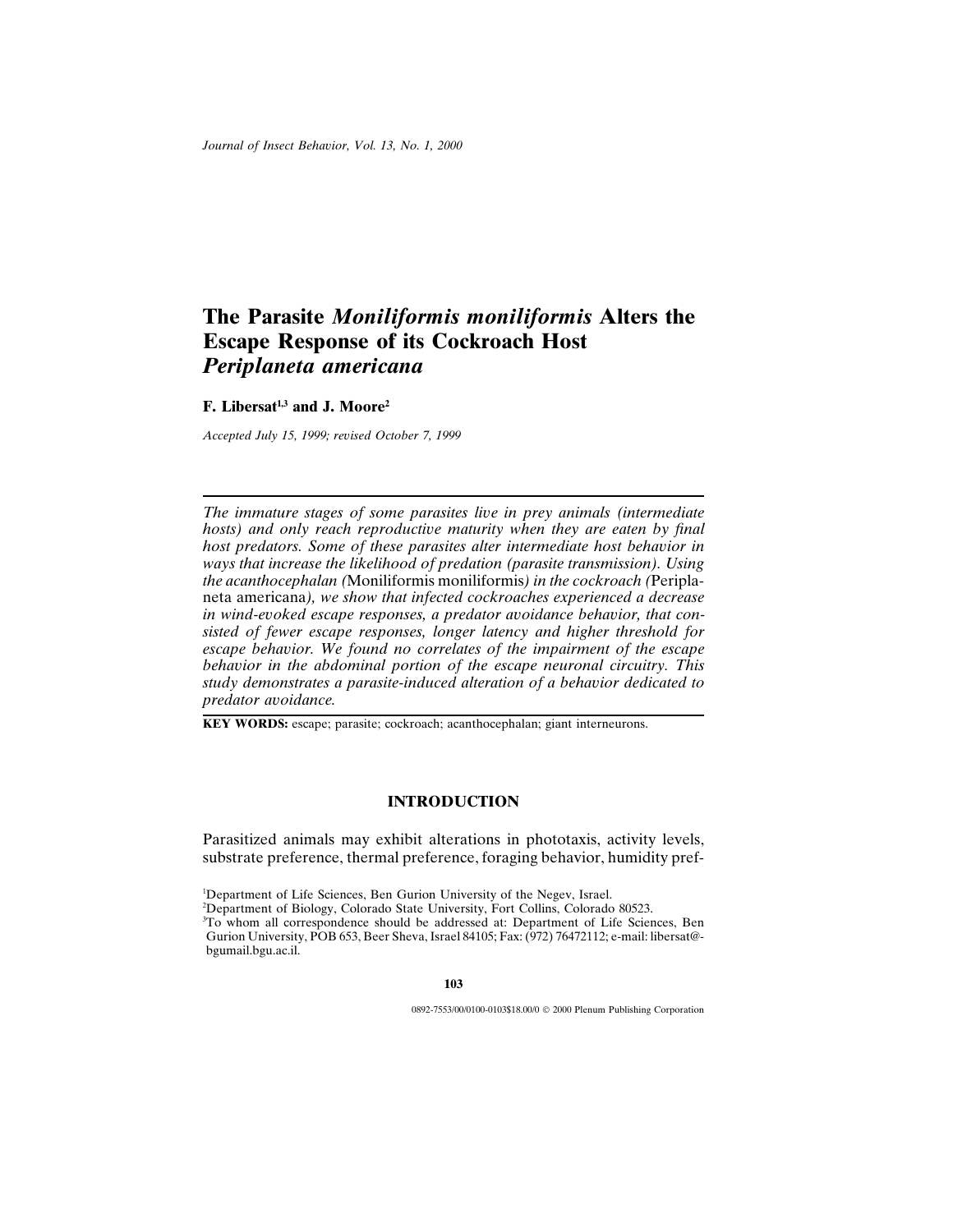**104 Libersat and Moore**

erence and a variety of social interactions, to name a few (see Moore and Gotelli, 1990, for review). However, very few altered behaviors can be unambiguously linked to enhanced transmission (but see Molyneux and Jefferies, 1986), especially where intermediate hosts and predation are concerned. The worm-parasite *Moniliformis moniliformis* has a two-host life cycle. It lives as an adult in the intestine of a rodent, and sheds eggs with host feces. When consumed by a cockroach, the egg hatches and the young worm penetrates the cockroach intestinal wall. It matures to an infective stage called a cystacanth in the cockroach hemocoel, and infects a rodent when the cockroach is consumed.

The escape response of the cockroach is a well-studied behavior with an unambiguous function. In this response, the displacement of wind-sensitive hairs on the cerci, two appendages located on the rear-end of the cockroach, results in activation of gaint interneurons that ultimately effect turning away and running from the source of a slight wind puff, the sort that can be caused by the approach of a predator (Ritzmann 1993). This response has been shown to be important in predator avoidance (Camhi 1984). Any disruption of the escape response would likely have only one outcome reduced escape from predators. With this in mind, we compared the escape responses of uninfected male *P. americana* to those of conspecific males infected with *M. moniliformis.*

Male cockroaches *Periplaneta americana* that were raised in plastic barrels on a cat chow and water diet were exposed to acanthocephalan eggs using the methods of Gotelli and Moore (1992). Cockroaches were randomly allocated to one of two treatments—exposed or unexposed. Within each treatment, cockroaches were placed in one of at least two containers. After a period of food deprivation, the groups within each treatment were merged, thus disrupting any possible feeding hierarchies, and given applesauce; in the case of exposed cockroaches, this contained acanthocephalan eggs. After exposure to the infected applesauce for one month, the escape behavior of infected and uninfected animals was tested. Immediately following both behavioral and physiological experiments, all animals were dissected and cystacanths were counted.

For the behavioral experiments, cockroaches were pinned through the lateral parts of the abdomen dorsal side up onto a small wax platform coated with vegetable oil. In such a position, cockroaches were able to move their legs in bouts of virtually friction-free ''walking'' and ''running.'' A wind simulator produced repeatable wind puffs of defined velocities delivered from a fixed distance and directed at the resting cockroach's cerci. Wind puffs were delivered to the cerci when the cockroach was standing still, roughly 200–500 msec after a short bout of ''walking'' elicited by a light touch on the metathoracic leg. After a short bout of walking, cock-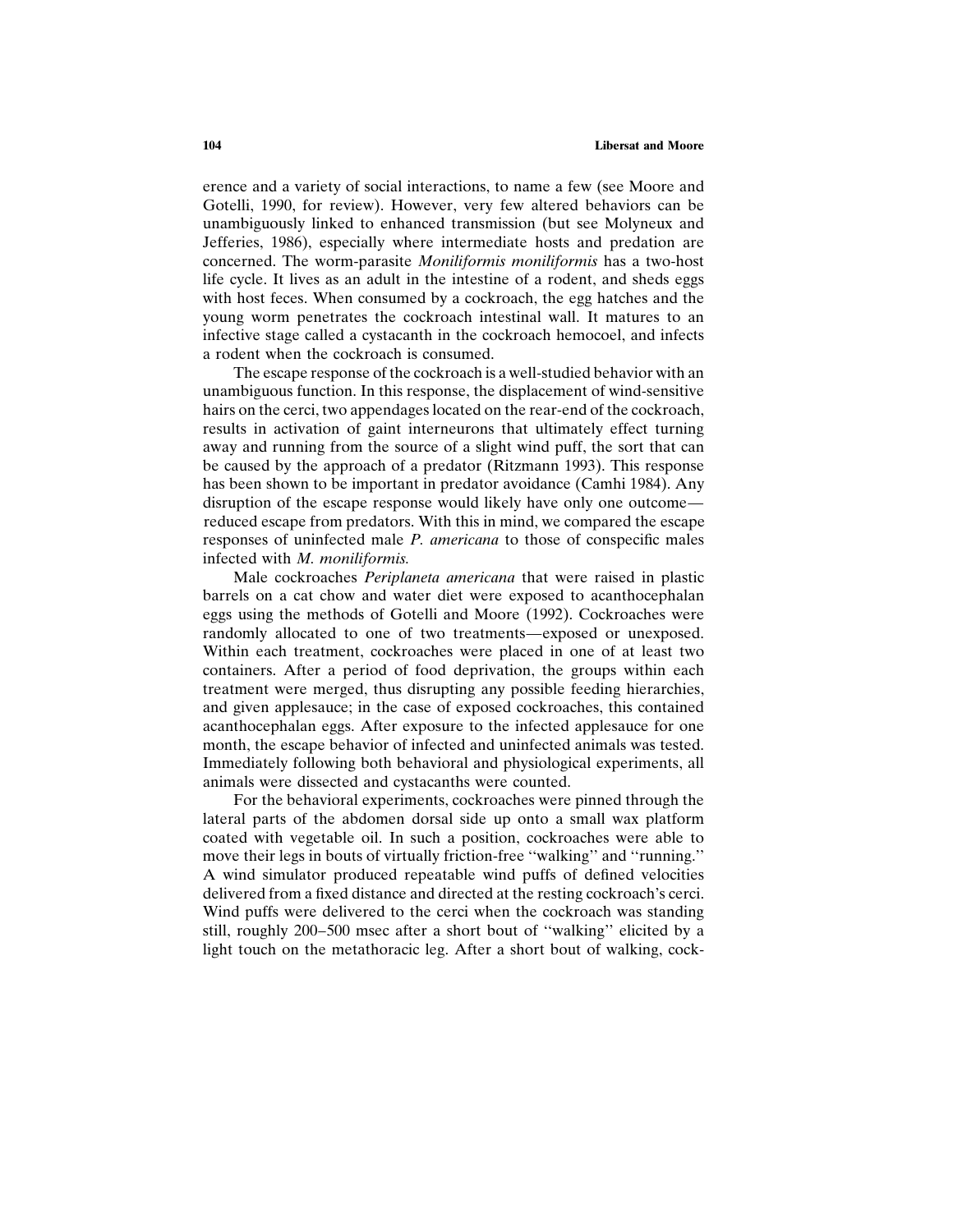#### **Parasite Alters Cockroach Escape Response 105**

roaches are known to respond reliably on most trials (Camhi and Nolen, 1981). The threshold is defined as the wind velocity at which 50% of the trials elicited escape responses. A photocell monitored the movement of the left mesothoracic femur (Fig. 1A). Each animal was exposed to 10 wind stimuli at 1.5 m/sec and the average latency (time between stimulus and leg movement) was calculated. To determine threshold, each cockroach was given two wind stimuli at each of several (increasing) wind velocities; threshold was defined as the velocity at which escape was initiated both times. Finally, we delivered a series of 10 wind stimuli (wind velocity: 1.5 m/sec) at 60-sec intervals and counted the number of escape responses.

For physiological experiments, we measured the response of the giant interneurons. Details of the preparation and recording techniques have been described in Libersat (1992). Briefly, the animal was anesthetized, pinned down on a recording platform, and its abdominal nerve cord was exposed and bathed with cockroach saline during the experiment. To increase the resolution of our giant interneuron spike sampling, we separated the left from the right hemiconnectives of the nerve cord between fourth and fifth ganglia and placed each hemi-connective on a pair of hook electrodes at approximately midway between the two ganglia. Ten wind puffs were delivered at the cerci with a peak velocity of 1.5 m/sec and at 20-sec intervals to prevent the sensory input to giant interneuron synapses from habituating. In all the preparations, such wind puffs elicited a robust burst of giant interneurons spikes. The average total number of spikes and the average latency to the first spike was calculated for each preparation. These parameters were measured and averaged in five infected and five uninfected animals.

Recordings of electrical signals were stored on video tape (Data Neurocorder), digitized with a NB.MIO.16 analog to digital board (National Instruments) and analyzed with a data acquisition system featuring a window discriminator function for spike counting (Spike Studio; Eli Meir). All data were analysed with Mann-Whitney *U*-tests: for latency and threshold measurements, averages of score for each of the two wind puff conditions were submitted to Mann-Whitney *U*-tests. If a treatment effect occurred, we expected an impaired escape response; therefore, we used one-tailed tests.

The behavioral data showed clear effects of infection on a variety of escape response attributes. The wind puff stimulus delivered to the cerci of an uninfected animal typically elicited an escape response (Fig. 1A) lasting a few seconds (range 1.6–7.3 sec) with a very short latency. In an infected animal, the same stimulus resulted in an escape response that often lasted for less than a second (range 0.6–2.3 sec) with increased latency. In addition, the high stepping rate at the onset of the escape response was significantly faster in uninfected animals (range 12–20 steps/sec) than in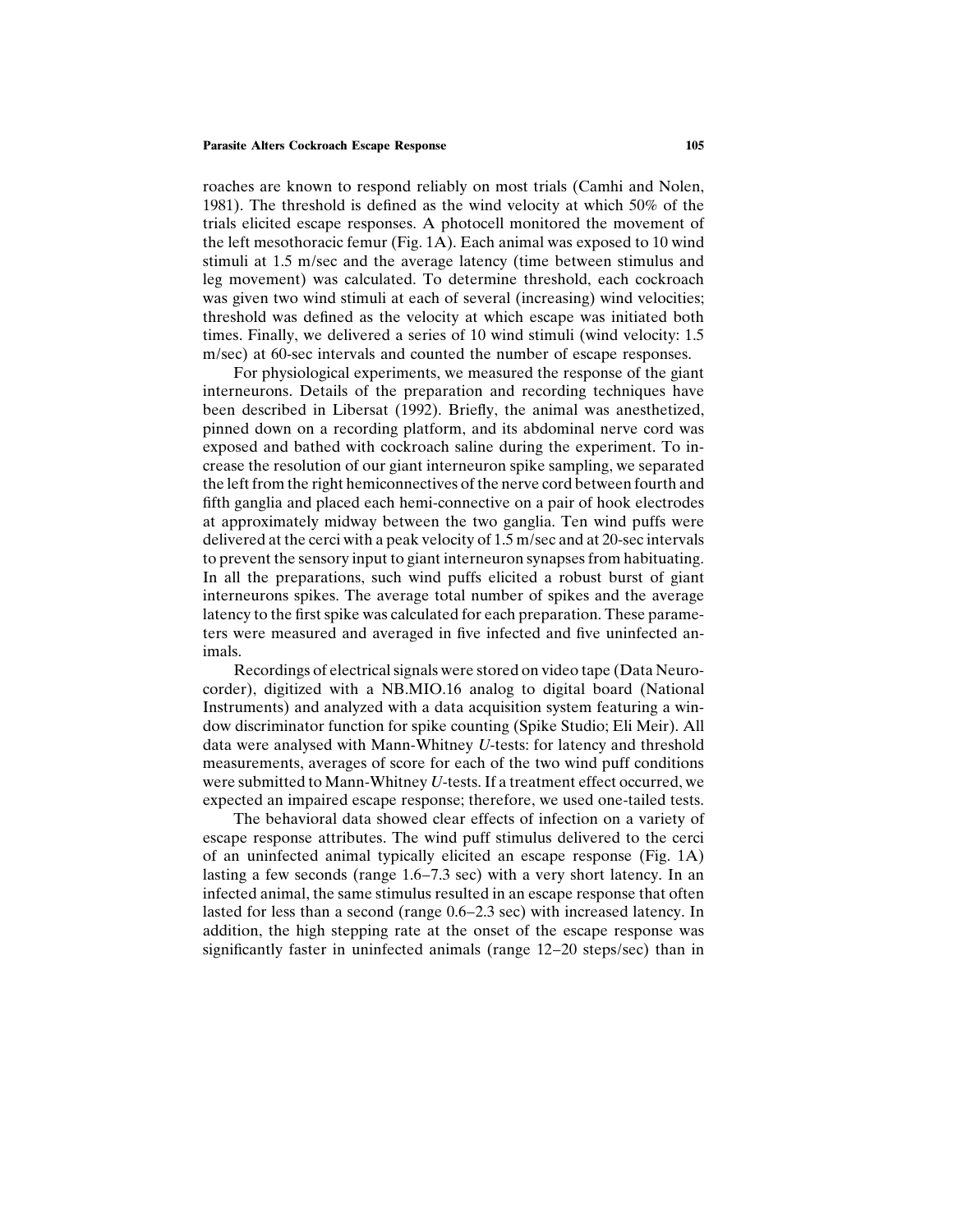

**Fig. 1.** Comparison of the wind-evoked escape response in tethered infected and uninfected cockroaches. A. Escape response of uninfected cockroach (top) and infected cockroach (bottom). For each panel, top trace is the recording of leg movement and bottom is the wind stimulus. Each downward deflection in the top trace corresponds to one step cycle of a middle leg. The wind stimulus is always delivered after a brief bout of stationary walking (see methods). Note the greater latency and shorter duration of the escape response in infected cockroaches, as well as the lower initial stepping rate. B. The latency of escape response for infected animals (black bars;  $n = 14$ ) is significantly longer than that of uninfected animals (open bars;  $n =$ 8). C. Threshold of escape response is significantly higher in infected animals (black bars;  $n = 14$ ) than in uninfected animals (open bars;  $n = 8$ ).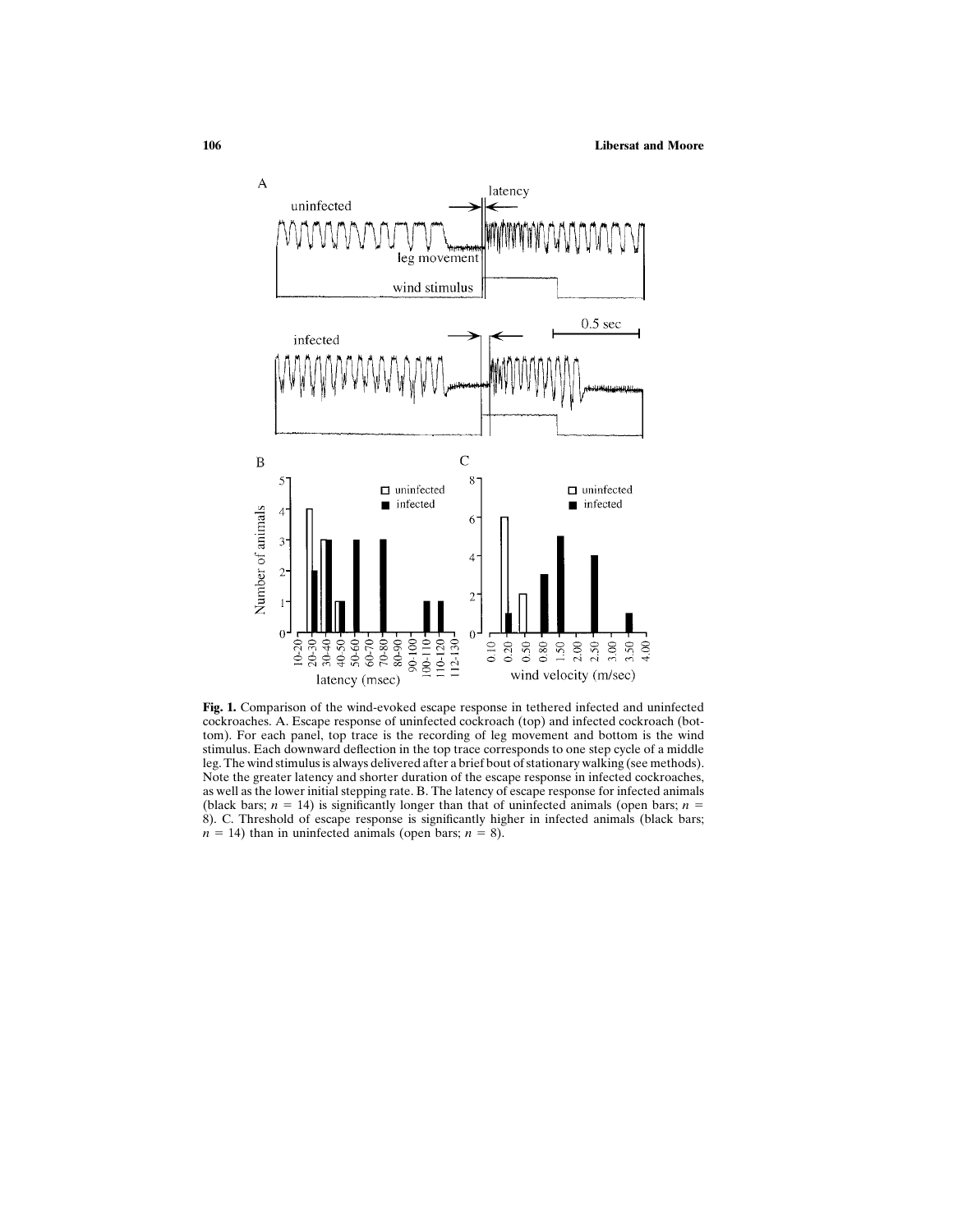#### **Parasite Alters Cockroach Escape Response 107**

infected counterparts (range  $2-10$  steps/sec;  $P < 0.05$ ). With supra-threshold stimuli (1.5 m/sec) uninfected cockroaches exhibited a significantly lower (*P* < 0.05) latency (mean  $\pm$  SD: 38.1  $\pm$  1.8 msec; range 25–35, *n* = 8) than infected animals did (mean  $\pm$  SD: 50.9  $\pm$  30 msec, range 27–115,  $n = 14$ ; Fig. 1B). The behavioral threshold for the escape behavior is defined as the velocity of the wind that elicits this behavior (Fig. 1C). The wind velocity that elicited escape responses from uninfected animals (mean  $\pm$ STD:  $0.35 \pm 0.2$  m/sec, range  $0.2{\text -}0.5$ ,  $n = 8$ ) was significantly ( $P < 0.05$ ) lower than that eliciting this behavior in infected ones (mean  $\pm$  SD:  $1.35 \pm 1.6$  m/sec; range:  $0.2 - 3.5$  m/sec,  $n = 14$ , Fig. 1C). Thus, acanthocephalan infected animals had significantly higher escape thresholds. In addition, uninfected animals exhibited a significantly higher percentage of escape responses ( $P < 0.05$ ) to wind puffs ( $90 \pm 14$ ; range 80–100,  $n = 8$ ) than did infected cockroaches (55  $\pm$  7; range 10–70; *n* = 14).

Subsequent to observing behavioral differences between infected and uninfected cockroaches, we measured the response of the giant interneurons in the same individuals. We found no statistically significant difference  $(P = 0.673)$  in the mean latency of giant interneurons' action potentials between the infected (6.3  $\pm$  2 msec) and the uninfected (5.8  $\pm$  0.8 msec). Likewise, we found no significant difference  $(P = 0.805)$  in the mean number of giant interneuron action potentials between the infected  $(85.2 \pm 23.1)$  and the uninfected  $(82.6 \pm 12.8)$ .

Although the alteration of host behavior by parasites is a widespread phenomenon, underlying mechanisms are often poorly understood. However, it is well-known that parasites may have profound effects on host reproduction and development (Beckage, 1985, 1991; Hurd, 1990; Thompson, 1990; Thompson and Kavaliers, 1994; De Jong-Brink, 1995) by affecting the endocrine or neuroendocrine system.

Clearly, all behavior is intimately associated with neuronal function, and some parasites are known to influence the nervous system directly through compounds that affect that function. Kavaliers and Colwell (1992, 1994) have investigated the role of opioids in parasitized mammals. They have discovered that internal parasites such as coccidia and schistosomes may actively produce opioids and related neuropeptides and may influence the endogenous opioid activity of the host. Opioid levels affect social interactions, reproductive behavior, and general locomotion. Parasitized rodents display decreased wariness of predators and increased opioid-related analgesia that may vary over the course of the infection. Thompson and Kavaliers (1994) argue that such effects may be widespread and may explain many behavioral alterations in parasitized animals.

In our experiments, the escape behavior, which is certainly one of the best understood systems in terms of neural circuitry, is altered by an infec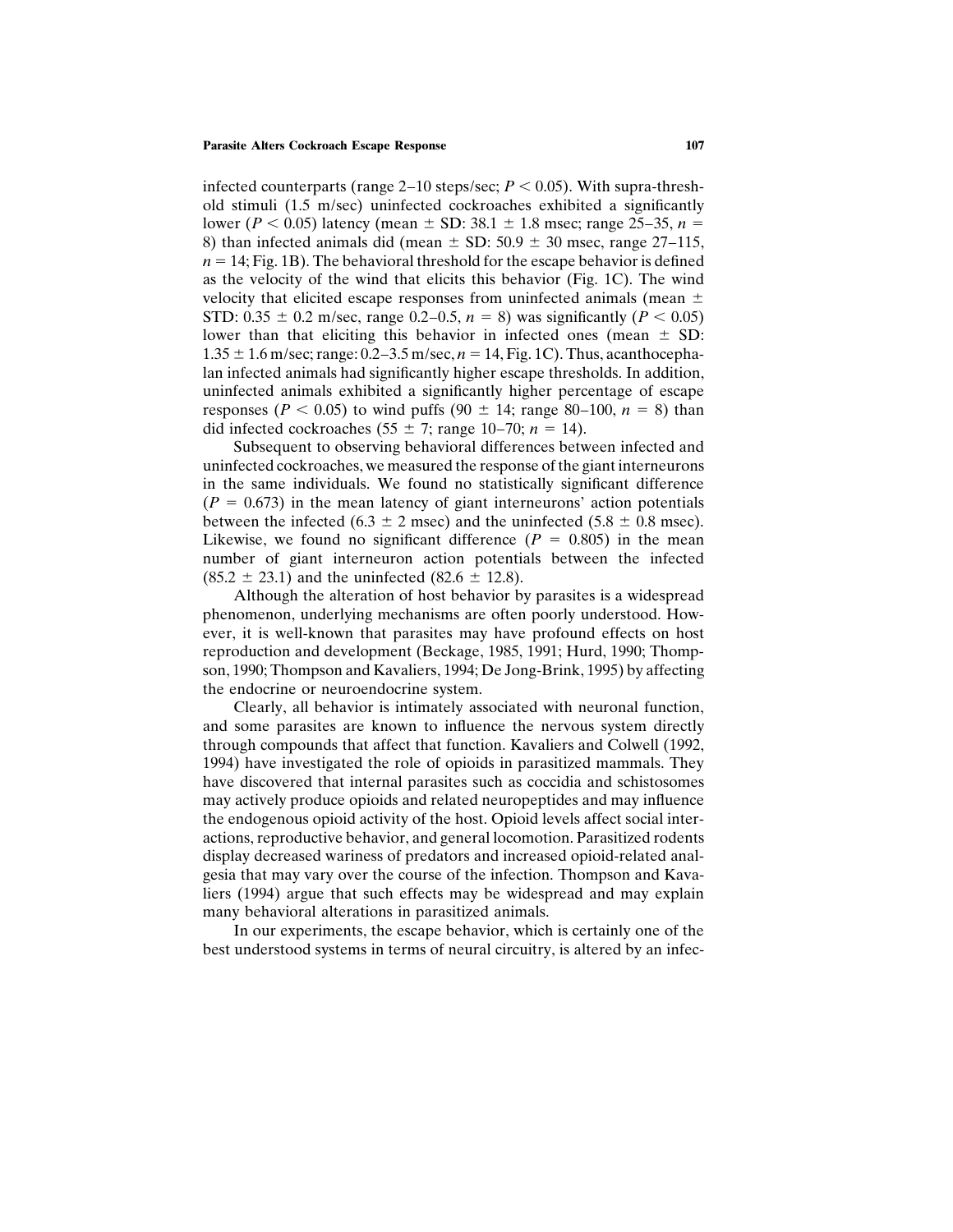**108 Libersat and Moore**

tive acanthocephalan parasite. This is especially notable because the parasite is trophically transmitted, and the escape response is unambiguously dedicated to predator avoidance. Moreover, these changes took place in cockroaches with relatively light  $(<$ 10 cystacanths) infections. The escape response is modified in ways that probably increase predation risk for infected animals. Infected cockroaches took longer to respond to the stimulus, required greater stimulation, and exhibited fewer escape responses than infected ones. Whether these alterations in the escape behavior of cockroaches can be directly linked to an increase in parasite transmission to final host is currently under investigation.

Although we can not rule out the possibility that the parasites decrease the cockroach's stamina, infected cockroaches appear to perform like normal cockroaches during other behavioral tasks. For instance, infected and non-infected animals respond equally quickly to synthetic cockroach pheromone components (Carmichael *et al.,* 1993). Also the infection does not affect velocity of the cockroach's movements (Gotteli and Moore, 1992). In addition, the parasite does not damage any internal tissues and infected cockroaches live as long as noninfected ones.

We found no correlates of the impairment of the escape behavior in the abdominal portion of the escape circuit, i.e., the wind evoked response of the giant interneurons. Impairment in the escape circuitry could take place at several nodes in the escape circuitry such as, for example, at the giant interneuron to thoracic interneurons connections in the thorax. Cockroach escape behavior is modulated under specific behavioral contexts. For example, during grooming and quiescence, cockroaches are less likely to escape a wind stimulus and the escape latency increases (Camhi and Nolen, 1981; Watson and Ritzman, 1996). Unsuccessful escape responses to wind stimuli in these behavioral contexts have been associated with a decrease in the response of thoracic neurons of the escape circuitry with no change in response of the abdominal giant interneurons. These changes in the neuronal responses could be mediated by monoamines such as octopamine and dopamine which are known to enhance and serotonin to decrease synaptic efficacy between the giant interneurons and the thoracic interneurons (Casagrand and Ritzmann, 1992). The mechanism by which the thoracic portion of the escape circuit might be impaired in animals infected with *Moniliformis moniliformis* remains to be explored.

Although parasite-induced behavioral alterations are ubiquitous (Moore, 1993), we know little about mechanisms influencing them  $(Helluv)$ and Holmes, 1990; Thompson and Kavaliers, 1994). An understanding of mechanisms would greatly assist us in placing such alterations in an evolutionary context that could then be used as a predictive framework for unstudied host-parasite associations. Cockroaches have proven to be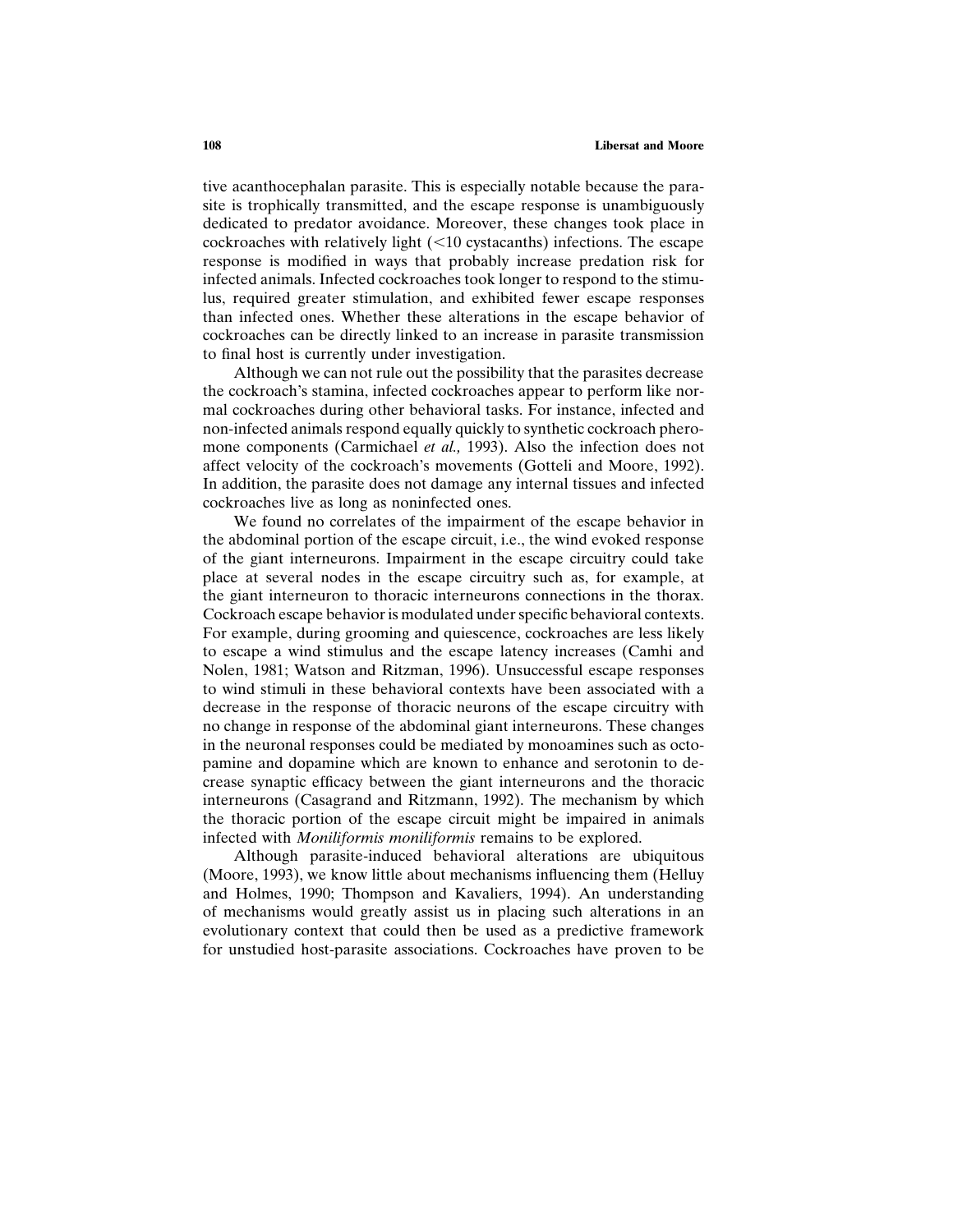among the most fruitful subjects for neuroethological study, and the acanthocephalan-cockroach model may prove equally rewarding for the neuroethological study of host-parasite associations.

## **ACKNOWLEDGMENTS**

We are grateful to M. Willis and J. M. Camhi for valuable comments on this manuscript. This research was supported by the Endowment Fund for Basic Research in the Life Sciences: Dorot, administered by the Israel Academy of Sciences and Humanities. J. M. was supported by a Dozor Foundation Fellowship from the Faculty of Natural Sciences, Ben Gurion University of the Negev, and is grateful for assistance from the National Science Foundation and Colorado State University. These experiments comply with ''Principles of animal care,'' NIH publication No. 86-23, revised 1985, and also with the current laws of the State of Israel.

## **REFERENCES**

- Beckage, N. E. (1985). Endocrine interactions between endoparasitic insects and their hosts. *Ann. Rev. Entomol* **30:** 371–413.
- Beckage, N. E. (1991). Host-parasite hormonal relationships: a common theme? *Exp. Parasitol.* **72:** 332–338.
- Camhi, J. M. (1984). A case study: The escape system of the cockroach. In *Neuroethology: Nerve Cells and Natural Behavior of Animals.* Sinauer, Sunderland, Mass, pp. 79–105.
- Camhi, J. M., and Nolen, T. G. (1981). Properties of the escape system of cockroaches during walking. *J. Comp Physiol A* **142:** 339–346.
- Carmichael, L. M., Moore, J., and Bjostad, L. B. (1993). Parasitism and decreased response to sex pheromones in male Periplaneta americana (Dictyoptera: Blattidae). J. *Insect Behav.* **6:** 25–32.
- Casagrand, J. L., and Ritzmann, R. E. (199b). Biogenic amines modulate synaptic transmission between identified giant interneurons and thoracic interneurons in the escape system of the cockroach. *J. Neurobiol.* **23:** 644–655.
- De Jong-Brink, M. (1995). How schistosomes profit from the stress responses they elicit in their hosts. *Advan. Parasitol.* **35:** 178–256.
- Gotelli, N. J., and Moore, J. (1992). Altered host behaviour in a cockroach-acanthocephalan association. *Animal Behav.* **43:** 949–959.
- Helluy, S., and Holmes, J. C. (1990). Serotonin, octopamine, and the clinging behavior induced by the parasite *Polymorphus paradoxus*(Acanthocephala) in *Gammarus lacustris*(Crustacea). *Canad. J. Zool.* **68:** 1214–1220.
- Hurd, H. (1990). Physiological and behavioural interactions between parasites and invertebrate hosts. *Advan. Parasitol.* **29:** 271–318.
- Kavaliers, M., and Colwell, D. D. (1992). Parasitism, opioid systems and host behaviour. *Advan. Neuroimmunol.* **2:** 287–295.
- Kavaliers, M., and Colwell, D. D. (1994). Parasite infection attenuates nonopioid mediated predator-induced analgesia in mice. *Physiol. Behav.* **55:** 505–510.
- Libersat, F. (1992). Modulation of flight by the giant interneurons in the cockroach: *Periplaneta americana. J. Comp. Physiol. A* **170:** 379–392.